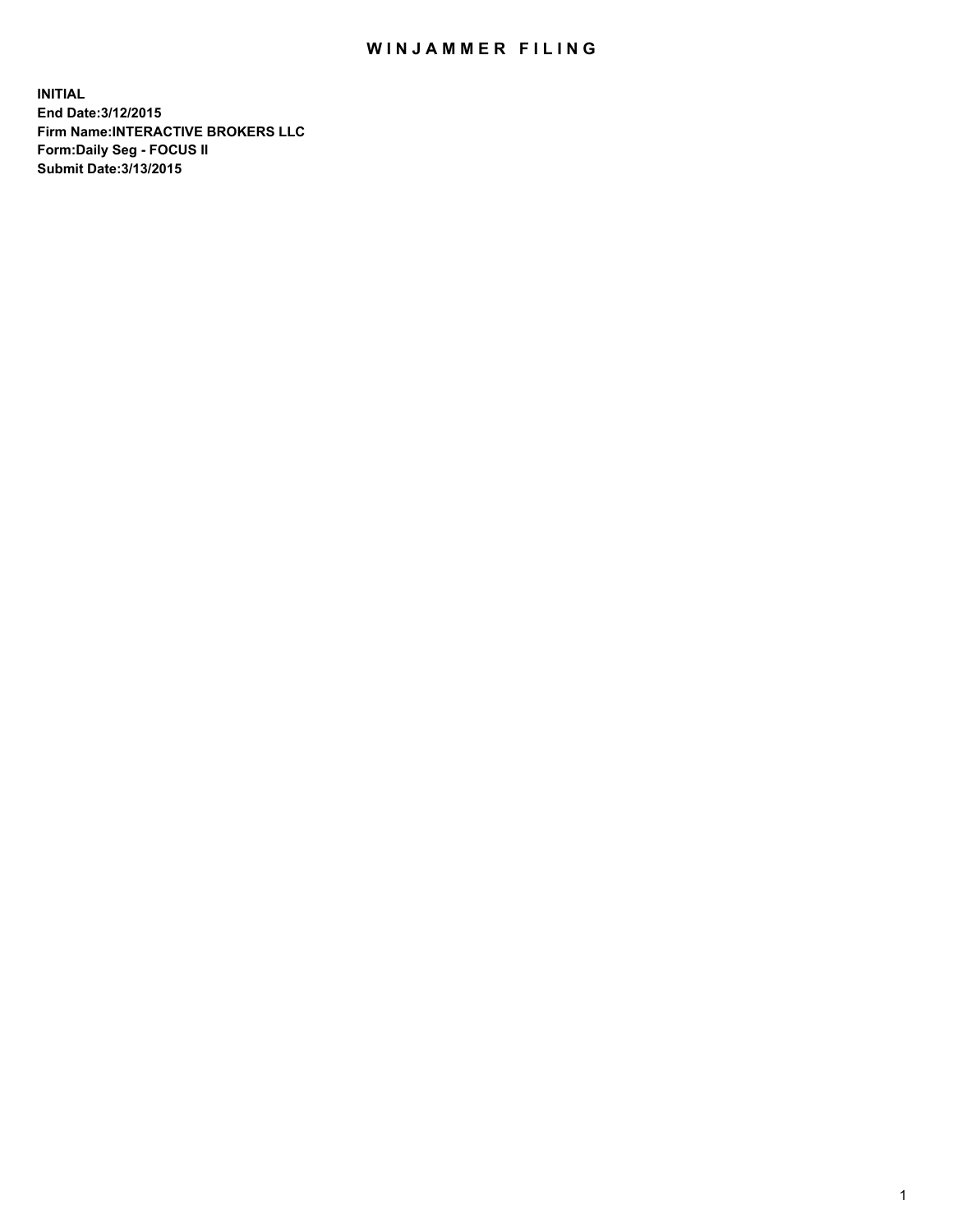## **INITIAL End Date:3/12/2015 Firm Name:INTERACTIVE BROKERS LLC Form:Daily Seg - FOCUS II Submit Date:3/13/2015 Daily Segregation - Cover Page**

| Name of Company                                                                   | <b>INTERACTIVE BROKERS LLC</b> |
|-----------------------------------------------------------------------------------|--------------------------------|
| <b>Contact Name</b>                                                               | <b>Michael Ellman</b>          |
| <b>Contact Phone Number</b>                                                       | 203-422-8926                   |
| <b>Contact Email Address</b>                                                      | mellman@interactivebrokers.co  |
|                                                                                   | $\underline{\mathbf{m}}$       |
|                                                                                   |                                |
| FCM's Customer Segregated Funds Residual Interest Target (choose one):            |                                |
| a. Minimum dollar amount: ; or                                                    | $\overline{\mathbf{0}}$        |
| b. Minimum percentage of customer segregated funds required:% ; or                | 0                              |
| c. Dollar amount range between: and; or                                           | 155,000,000 245,000,000        |
| d. Percentage range of customer segregated funds required between:% and%.         | 00                             |
| FCM's Customer Secured Amount Funds Residual Interest Target (choose one):        |                                |
| a. Minimum dollar amount: ; or                                                    | $\overline{\mathbf{0}}$        |
| b. Minimum percentage of customer secured funds required:% ; or                   | 0                              |
| c. Dollar amount range between: and; or                                           | 80,000,000 120,000,000         |
| d. Percentage range of customer secured funds required between:% and%.            | 00                             |
|                                                                                   |                                |
| FCM's Cleared Swaps Customer Collateral Residual Interest Target (choose one):    |                                |
| a. Minimum dollar amount: ; or                                                    | $\overline{\mathbf{0}}$        |
| b. Minimum percentage of cleared swaps customer collateral required:% ; or        | $\underline{\mathbf{0}}$       |
| c. Dollar amount range between: and; or                                           | 0 <sub>0</sub>                 |
| d. Percentage range of cleared swaps customer collateral required between:% and%. | 0 <sub>0</sub>                 |
|                                                                                   |                                |
| Current ANC:on                                                                    | 2,399,016,694 12-MAR-2015      |
| <b>Broker Dealer Minimum</b>                                                      | 262,718,372                    |
| Debit/Deficit - CustomersCurrent AmountGross Amount                               |                                |
| Domestic Debit/Deficit                                                            | 3,242,702                      |
| Foreign Debit/Deficit                                                             | 4,730,0450                     |
| Debit/Deficit - Non CustomersCurrent AmountGross Amount                           |                                |
| Domestic Debit/Deficit                                                            | 0 <sub>0</sub>                 |
| Foreign Debit/Deficit                                                             | 0 <sub>0</sub>                 |
| Proprietary Profit/Loss                                                           |                                |
| Domestic Profit/Loss                                                              | $\overline{\mathbf{0}}$        |
| Foreign Profit/Loss                                                               | $\underline{\mathbf{0}}$       |
| Proprietary Open Trade Equity<br>Domestic OTE                                     |                                |
|                                                                                   | 41,783,240                     |
| Foreign OTE                                                                       | <u>0</u>                       |
| <b>SPAN</b><br><b>Customer SPAN Calculation</b>                                   |                                |
|                                                                                   | 1,301,498,986                  |
| Non-Customer SPAN Calcualation                                                    | 20,368,552                     |
| Proprietary Capital Charges<br>Minimum Dollar Amount Requirement                  | 9,355,849                      |
| Other NFA Dollar Amount Requirement                                               | 20,000,000 [7465]              |
|                                                                                   | 22,321,514 [7475]              |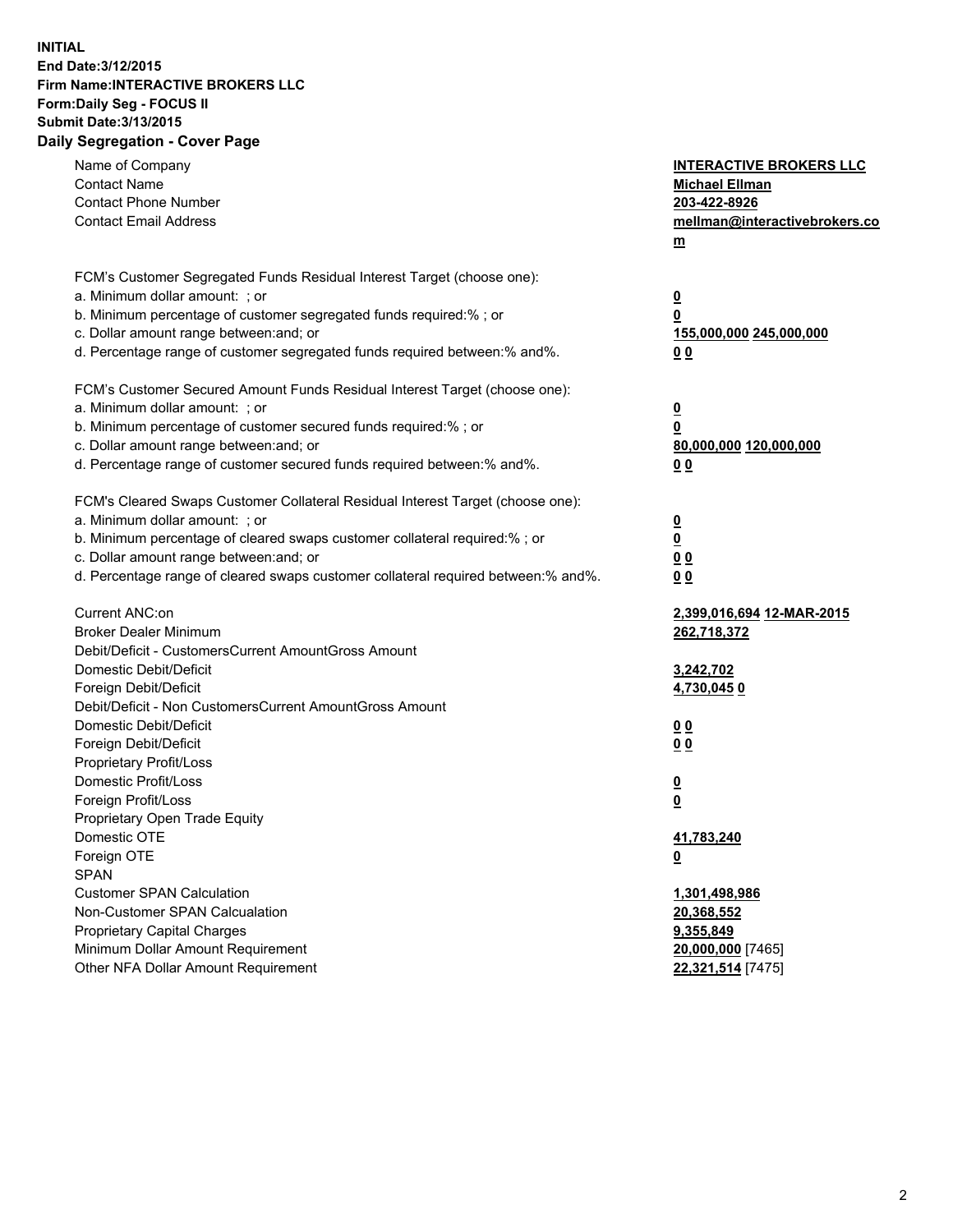## **INITIAL End Date:3/12/2015 Firm Name:INTERACTIVE BROKERS LLC Form:Daily Seg - FOCUS II Submit Date:3/13/2015 Daily Segregation - Secured Amounts**

|     | Daily Ocglegation - Occarea Anioants                                                        |                                   |
|-----|---------------------------------------------------------------------------------------------|-----------------------------------|
|     | Foreign Futures and Foreign Options Secured Amounts                                         |                                   |
|     | Amount required to be set aside pursuant to law, rule or regulation of a foreign            | $0$ [7305]                        |
|     | government or a rule of a self-regulatory organization authorized thereunder                |                                   |
| 1.  | Net ledger balance - Foreign Futures and Foreign Option Trading - All Customers             |                                   |
|     | A. Cash                                                                                     | 385,204,886 [7315]                |
|     | B. Securities (at market)                                                                   | $0$ [7317]                        |
| 2.  | Net unrealized profit (loss) in open futures contracts traded on a foreign board of trade   | 3,073,582 [7325]                  |
| 3.  | Exchange traded options                                                                     |                                   |
|     | a. Market value of open option contracts purchased on a foreign board of trade              | 123,044 [7335]                    |
|     | b. Market value of open contracts granted (sold) on a foreign board of trade                | -57,256 [7337]                    |
| 4.  | Net equity (deficit) (add lines 1.2. and 3.)                                                | 388, 344, 256 [7345]              |
| 5.  | Account liquidating to a deficit and account with a debit balances - gross amount           | 4,730,045 [7351]                  |
|     | Less: amount offset by customer owned securities                                            | 0 [7352] 4,730,045 [7354]         |
| 6.  | Amount required to be set aside as the secured amount - Net Liquidating Equity              | 393,074,301 [7355]                |
|     | Method (add lines 4 and 5)                                                                  |                                   |
| 7.  | Greater of amount required to be set aside pursuant to foreign jurisdiction (above) or line | 393,074,301 [7360]                |
|     | 6.                                                                                          |                                   |
|     | FUNDS DEPOSITED IN SEPARATE REGULATION 30.7 ACCOUNTS                                        |                                   |
| 1.  | Cash in banks                                                                               |                                   |
|     | A. Banks located in the United States                                                       | 107,578,771 [7500]                |
|     | B. Other banks qualified under Regulation 30.7                                              | 0 [7520] 107,578,771 [7530]       |
| 2.  | Securities                                                                                  |                                   |
|     | A. In safekeeping with banks located in the United States                                   | 253,760,753 [7540]                |
|     | B. In safekeeping with other banks qualified under Regulation 30.7                          | 0 [7560] 253,760,753 [7570]       |
| 3.  | Equities with registered futures commission merchants                                       |                                   |
|     | A. Cash                                                                                     | $0$ [7580]                        |
|     | <b>B.</b> Securities                                                                        | $0$ [7590]                        |
|     | C. Unrealized gain (loss) on open futures contracts                                         | $0$ [7600]                        |
|     | D. Value of long option contracts                                                           | $0$ [7610]                        |
|     | E. Value of short option contracts                                                          | 0 [7615] 0 [7620]                 |
| 4.  | Amounts held by clearing organizations of foreign boards of trade                           |                                   |
|     | A. Cash                                                                                     | $0$ [7640]                        |
|     | <b>B.</b> Securities                                                                        | $0$ [7650]                        |
|     | C. Amount due to (from) clearing organization - daily variation                             | $0$ [7660]                        |
|     | D. Value of long option contracts                                                           | $0$ [7670]                        |
|     | E. Value of short option contracts                                                          | 0 [7675] 0 [7680]                 |
| 5.  | Amounts held by members of foreign boards of trade                                          |                                   |
|     | A. Cash                                                                                     | 133,170,037 [7700]                |
|     | <b>B.</b> Securities                                                                        | $0$ [7710]                        |
|     | C. Unrealized gain (loss) on open futures contracts                                         | $-1,569,123$ [7720]               |
|     | D. Value of long option contracts                                                           | 123,047 [7730]                    |
|     | E. Value of short option contracts                                                          | -57,257 [7735] 131,666,704 [7740] |
| 6.  | Amounts with other depositories designated by a foreign board of trade                      | $0$ [7760]                        |
| 7.  | Segregated funds on hand                                                                    | $0$ [7765]                        |
| 8.  | Total funds in separate section 30.7 accounts                                               | 493,006,228 [7770]                |
| 9.  | Excess (deficiency) Set Aside for Secured Amount (subtract line 7 Secured Statement         | 99,931,927 [7380]                 |
|     | Page 1 from Line 8)                                                                         |                                   |
| 10. | Management Target Amount for Excess funds in separate section 30.7 accounts                 | 80,000,000 [7780]                 |
| 11. | Excess (deficiency) funds in separate 30.7 accounts over (under) Management Target          | 19,931,927 [7785]                 |
|     |                                                                                             |                                   |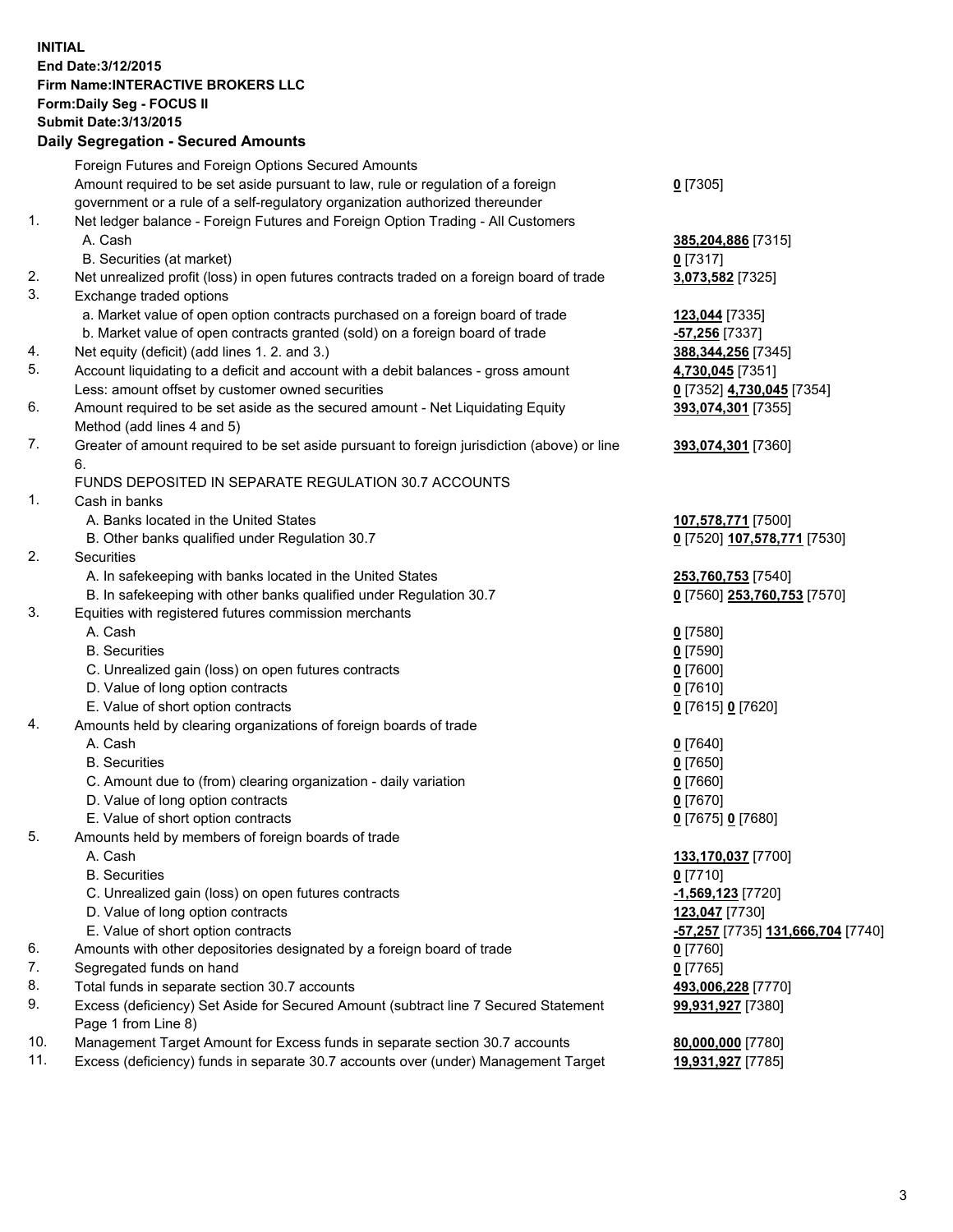**INITIAL End Date:3/12/2015 Firm Name:INTERACTIVE BROKERS LLC Form:Daily Seg - FOCUS II Submit Date:3/13/2015 Daily Segregation - Segregation Statement** SEGREGATION REQUIREMENTS(Section 4d(2) of the CEAct) 1. Net ledger balance A. Cash **2,646,209,452** [7010] B. Securities (at market) **0** [7020] 2. Net unrealized profit (loss) in open futures contracts traded on a contract market **-5,000,442** [7030] 3. Exchange traded options A. Add market value of open option contracts purchased on a contract market **126,047,926** [7032] B. Deduct market value of open option contracts granted (sold) on a contract market **-195,542,838** [7033] 4. Net equity (deficit) (add lines 1, 2 and 3) **2,571,714,098** [7040] 5. Accounts liquidating to a deficit and accounts with debit balances - gross amount **3,242,702** [7045] Less: amount offset by customer securities **0** [7047] **3,242,702** [7050] 6. Amount required to be segregated (add lines 4 and 5) **2,574,956,800** [7060] FUNDS IN SEGREGATED ACCOUNTS 7. Deposited in segregated funds bank accounts A. Cash **382,340,029** [7070] B. Securities representing investments of customers' funds (at market) **1,346,332,851** [7080] C. Securities held for particular customers or option customers in lieu of cash (at market) **0** [7090] 8. Margins on deposit with derivatives clearing organizations of contract markets A. Cash **14,085,807** [7100] B. Securities representing investments of customers' funds (at market) **115,069,342** [7110] C. Securities held for particular customers or option customers in lieu of cash (at market) **0** [7120] 9. Net settlement from (to) derivatives clearing organizations of contract markets **11,036,957** [7130] 10. Exchange traded options A. Value of open long option contracts **2,297,463** [7132] B. Value of open short option contracts **-14,894,788** [7133] 11. Net equities with other FCMs A. Net liquidating equity **-51,486,600** [7140] B. Securities representing investments of customers' funds (at market) **977,740,628** [7160] C. Securities held for particular customers or option customers in lieu of cash (at market) **0** [7170] 12. Segregated funds on hand **0** [7150] 13. Total amount in segregation (add lines 7 through 12) **2,782,521,689** [7180] 14. Excess (deficiency) funds in segregation (subtract line 6 from line 13) **207,564,889** [7190] 15. Management Target Amount for Excess funds in segregation **155,000,000** [7194]

16. Excess (deficiency) funds in segregation over (under) Management Target Amount Excess

**52,564,889** [7198]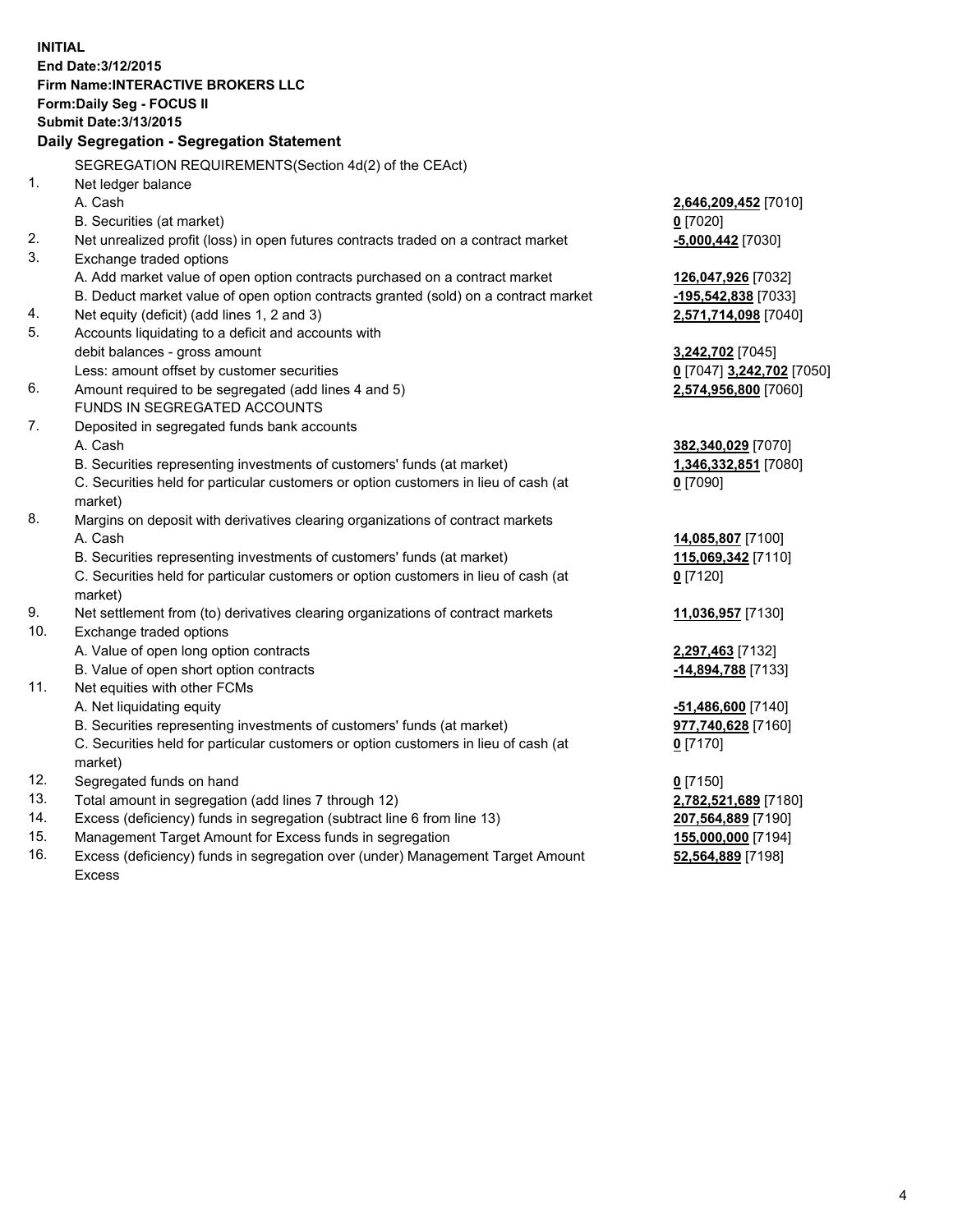## **INITIAL End Date:3/12/2015 Firm Name:INTERACTIVE BROKERS LLC Form:Daily Seg - FOCUS II Submit Date:3/13/2015 Daily Segregation - Supplemental**

| $\blacksquare$           | Total gross margin deficiencies - Segregated Funds Origin                              | 164,939 [9100] |
|--------------------------|----------------------------------------------------------------------------------------|----------------|
| $\blacksquare$           | Total gross margin deficiencies - Secured Funds Origin                                 | 2,584 [9101]   |
| $\blacksquare$           | Total gross margin deficiencies - Cleared Swaps Customer Collateral Funds Origin       | $0$ [9102]     |
| $\blacksquare$           | Total gross margin deficiencies - Noncustomer and Proprietary Accounts Origin          | $0$ [9103]     |
| $\blacksquare$           | Total number of accounts contributing to total gross margin deficiencies - Segregated  | 8 [9104]       |
|                          | Funds Origin                                                                           |                |
| $\blacksquare$           | Total number of accounts contributing to total gross margin deficiencies - Secured     | $2$ [9105]     |
|                          | Funds Origin                                                                           |                |
| $\overline{\phantom{a}}$ | Total number of accounts contributing to the total gross margin deficiencies - Cleared | $0$ [9106]     |
|                          | Swaps Customer Collateral Funds Origin                                                 |                |
| -                        | Total number of accounts contributing to the total gross margin deficiencies -         | $0$ [9107]     |
|                          | Noncustomer and Proprietary Accounts Origin                                            |                |
| $\blacksquare$           | Upload a copy of the firm's daily margin report the FCM uses to issue margin calls     |                |
|                          | which corresponds with the reporting date.                                             |                |

03.12.2015 Commodity Margin Deficiency Report.xls